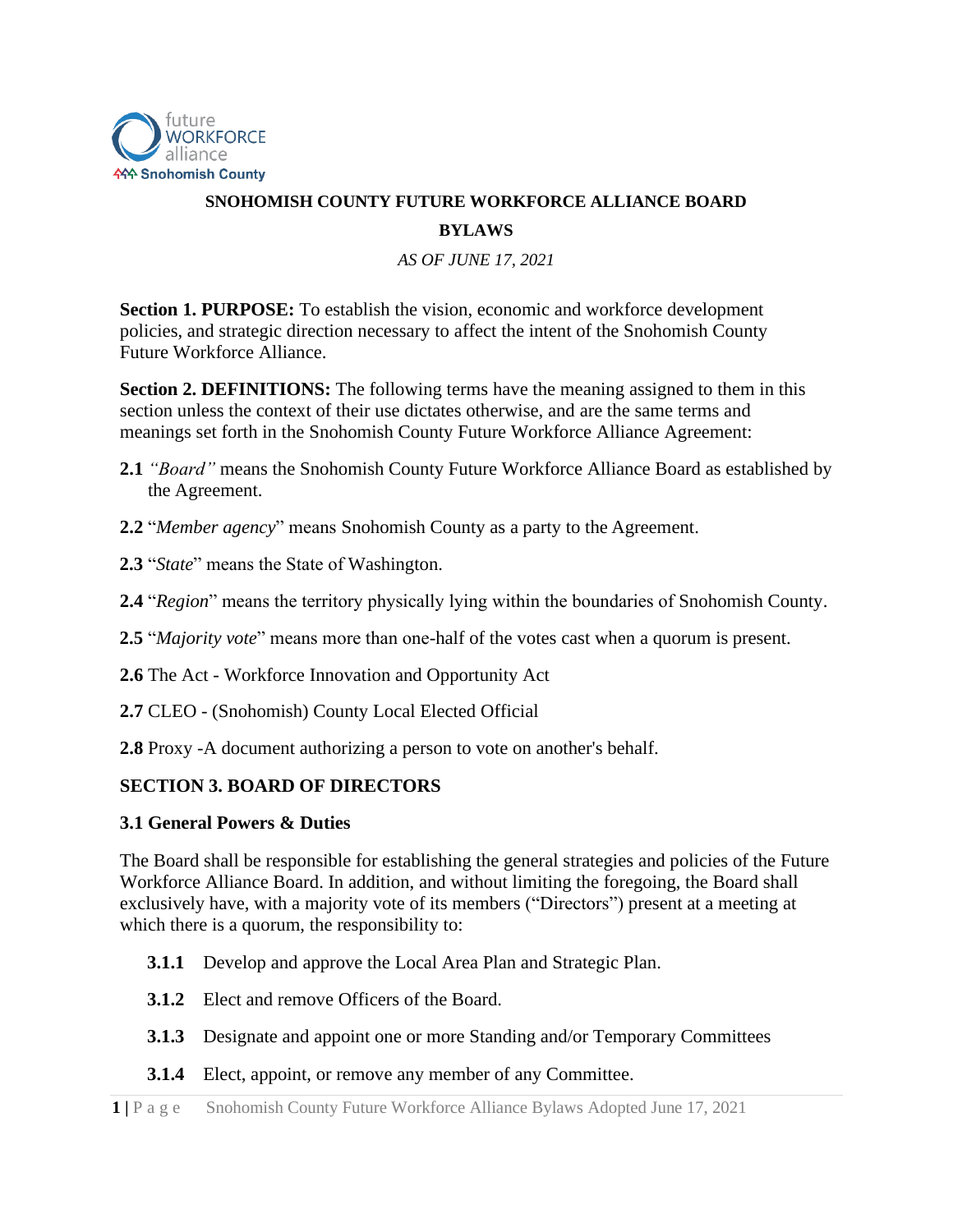- **3.1.5** Annual Strategic Goal and Outcome development setting.
- **3.1.6** Develop and approve the Local Area Plan in accordance with the State of Washington and the Workforce Innovation and Opportunity Act formula requirements and evaluations.
- **3.1.7** Perform such other and further duties and responsibilities as are by law reserved to the Board.
- **3.1.8** Amend, alter, or repeal these Bylaws with a two-thirds (2/3) vote of the Board.

### **3.2 Compensation**

The Directors shall receive no compensation for their service as Directors.

#### **3.3 Number and Composition**

The Board shall conform with requirements of a local workforce development board specified in Section 107 of the Act and to any additional requirements established by the state workforce board and the CLEO.

### **3.4 Appointment of Directors**

The CLEO shall appoint Directors consistent with state and federal requirements. Any vacancies among the various mandated categories will be filled by the CLEO and all board members are expected to actively participate on committees and be an ambassador for the workforce development system.

### **3.5 Term of Office**

A Director's term of office is three years. A Director's term shall be three years, except that beginning in 2020, to create staggered terms, one-third of Directors' terms will be 1 year, and one-third of Directors' terms will be 2 years. All regular terms shall begin on the first day of January and shall end on the last day of December.

### **3.6 Vacancies**

The Chair will notify the CLEO upon the vacancy of a Director on the board. A vacancy in the position of Director shall be filled in the same manner as the original appointment. A Director who fills a vacancy shall serve for the unexpired term of his or her predecessor in office.

### **3.7 Resignation**

Any Director may resign at any time by delivering written notice to the Chair. Resignation as a Director shall also constitute resignation from any and all Committees, and from any position as an officer of the Board. Any such resignation shall take effect at the time specified therein, or if the time is not specified, upon delivery thereof and, unless otherwise specified therein, the acceptance of such resignation shall not be necessary to make it effective.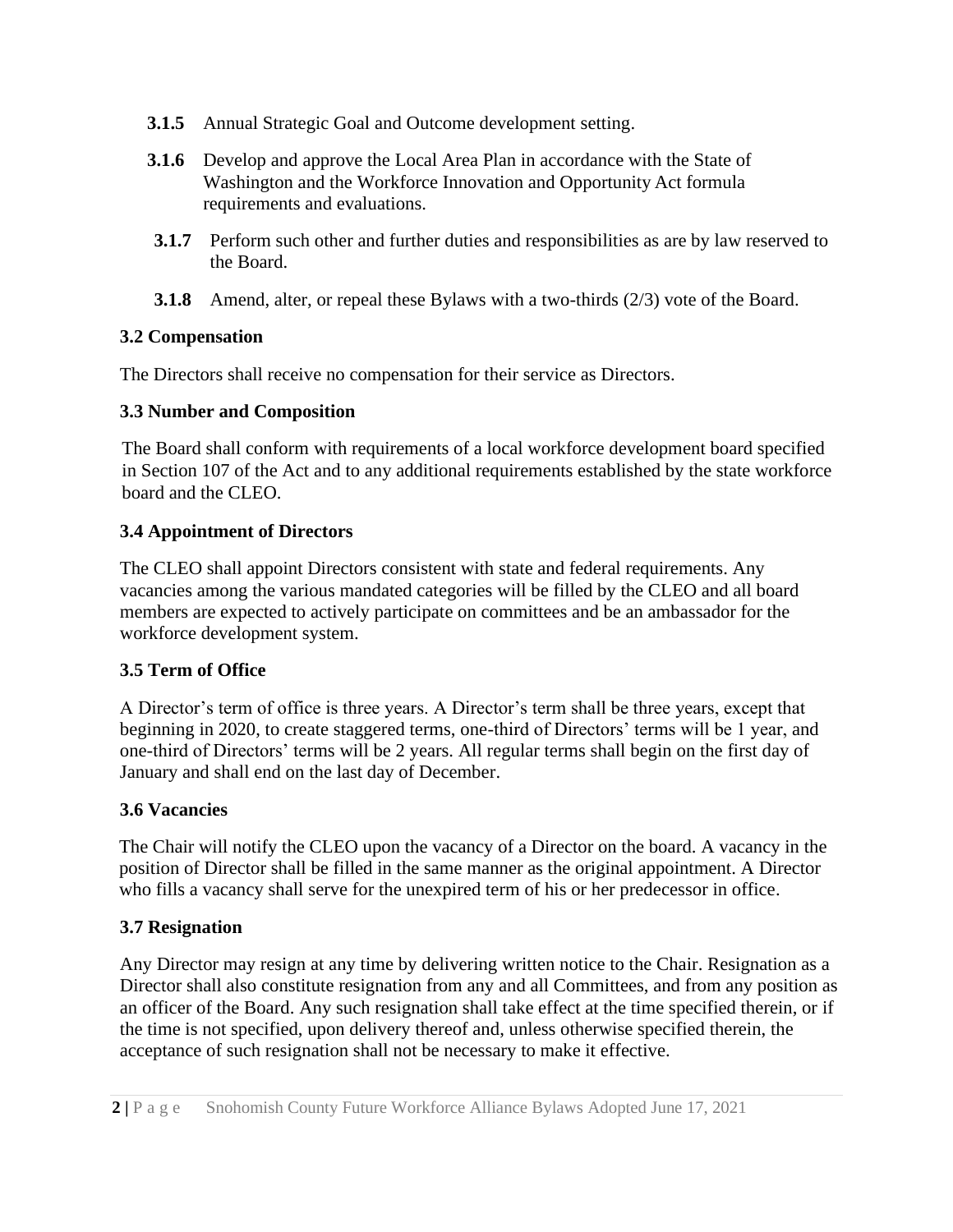### **3.8 Attendance**

A Director, upon request to the Executive Committee and for good cause shown, may be granted a Leave of Absence for a period of time not to exceed the balance of her/his term or six months, whichever is less. A Director unable to attend a regularly scheduled meeting of the Board shall notify the Board Chair with as much advance notice of such absence as is reasonably possible and with such notice shall be considered an excused absence from such meeting. Failure to attend more than fifty percent of regularly scheduled board meetings in a given calendar year shall be considered de facto resignation by such Director unless said Director is on an approved Leave of Absence. Voting at a meeting via a proxy vote does not constitute attendance at that meeting.

## **3.9 Request for Waiver**

A Director facing de facto resignation from the Board due to excessive absences may petition, in writing, the Executive Committee for a waiver of the Board's attendance rules. If a good cause is shown and upon such terms and conditions imposed by the Executive Committee, said waiver may be granted in the individual circumstance without precedence.

## **3.10 All Meetings of the Board**

All meetings of the Board of Directors shall be held in conformance with Section 107(e) of the Act.

## **3.11 Special Meetings**

Special meetings of the Board may be called by or at the written request of the Chair. Reasonable notice shall be given of such meetings, reflecting the urgency of the matter, the availability Directors, and for adequate discussion and evaluation to take place, the length of time the caller of the meeting has known of the need for such meeting, and the amount of effort expended to give adequate and timely notice.

### **3.12 Place of Meetings**

Meetings may be called at any time as in accordance with RCW 42.30.070.

# **3.13 Meetings by Telephone/Electronic Means**

Directors of the Board may participate in a meeting utilizing a conference telephone or similar communications equipment by means of which all persons participating in the meeting can hear each other at the same time. Participation by such means shall constitute presence in person at a meeting.

# **3.14 Proxys**

If a board member is unable to attend a meeting and there are no agenda items that require more than a majority vote, he/she may appoint a board officer as a proxy to vote or otherwise act for the member by personally signing an appointment form, which would be included in the meeting packet. Proxy authorizations shall not extend beyond a single meeting as in 20 CFR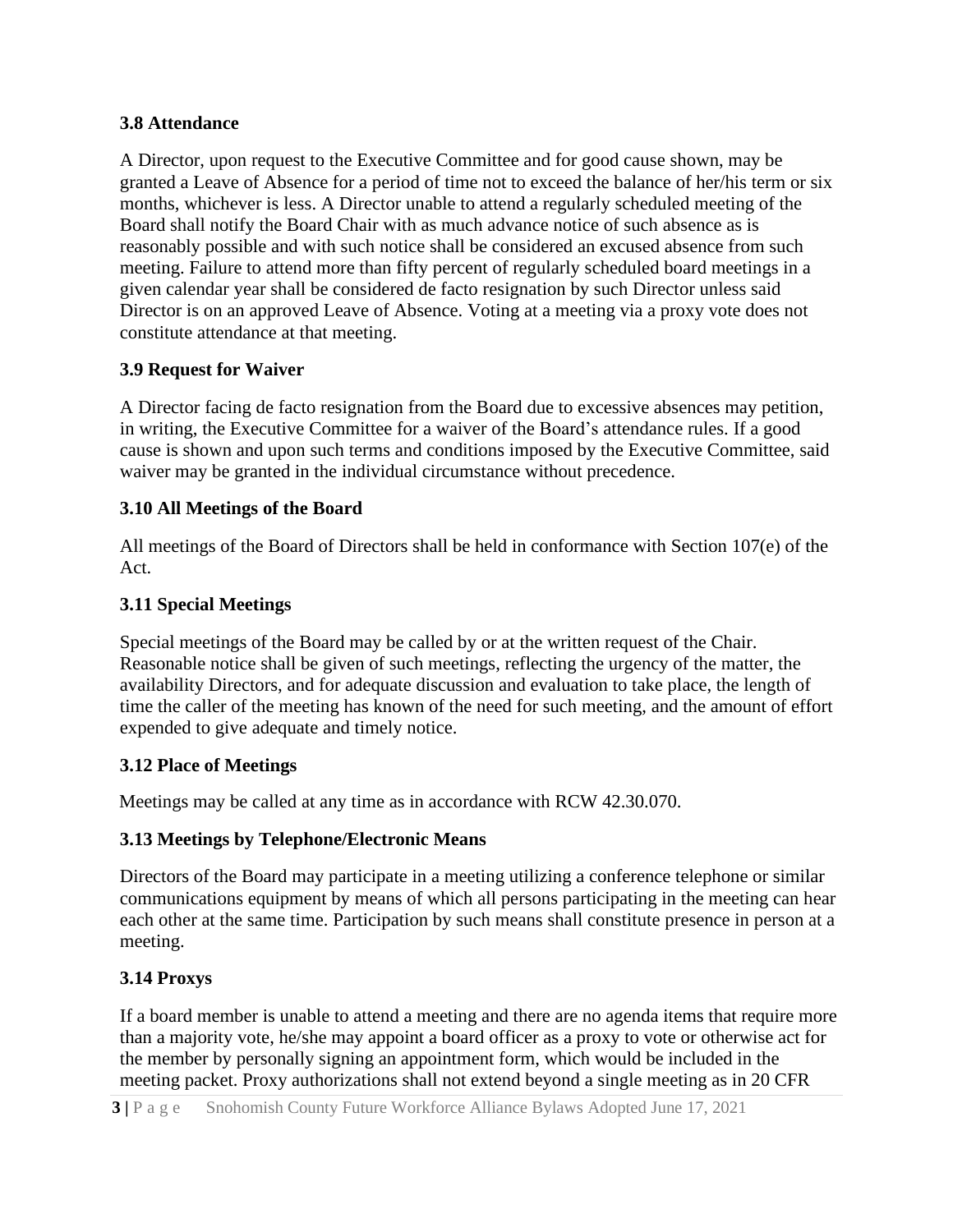$679.310$  (g)(4). Proxy votes do not count toward attendance requirements. Proxys cannot be used towards agenda items that require a two-thirds vote.

# **SECTION4. OFFICERS, ELECTION, TERMS AND DUTIES:**

#### **4.1 Number and Composition**

The officers of the Board shall be a Chair, Vice-Chair, and a Secretary/Treasurer. Each officer shall be elected by the Board at a meeting during each calendar year.

- **4.1.1** The Chair and Vice-Chair shall be a representative from the business sector.
- **4.1.2** The Secretary/Treasurer shall be a representative from the business or non-business sector.

### **4.2 Election and Appointment of Officers**

The Board shall establish an ad hoc nominating committee comprised of current board members. This committee shall present nominations for Board Officer Roles of Chair, Vice Chair, and Secretary/Treasurer to the Board.

## **4.3 Terms of Office**

Unless an officer dies, resigns, or his term as a Director ends, he or she shall hold office for a two-year term or until his or her successor is elected. Any officer may serve more than one two-year term as elected by the Board. All regular officer terms shall begin on the first day of January and shall end on the last day of December. In the event there is a vacancy in the office of the Chair, the Vice-Chair succeeds to the office of Chair for the unexpired portion of the term. The Board shall elect a Vice-Chair at the next regular meeting for the unexpired portion of the term.

In the event there is a vacancy in the office of Vice-Chair, the Board shall elect a new Vice-Chair at the next regular meeting.

### **4.4 Vacancies**

An officer who fills a vacancy shall serve for the unexpired term of his or her predecessor in office or for a new term established by the Board.

# **4.5 Removal**

Any officer elected by the Board may be removed by the majority affirmative vote of a quorum of the Board.

### **4.6 Duties of the Chair**

The Chair shall be an officer of the Board, and shall preside at the meetings of the Board and of the Executive Committee. In general, the Chair shall perform all duties incident to the office of Chair and such other duties as are assigned to him or her by the Board from time to time.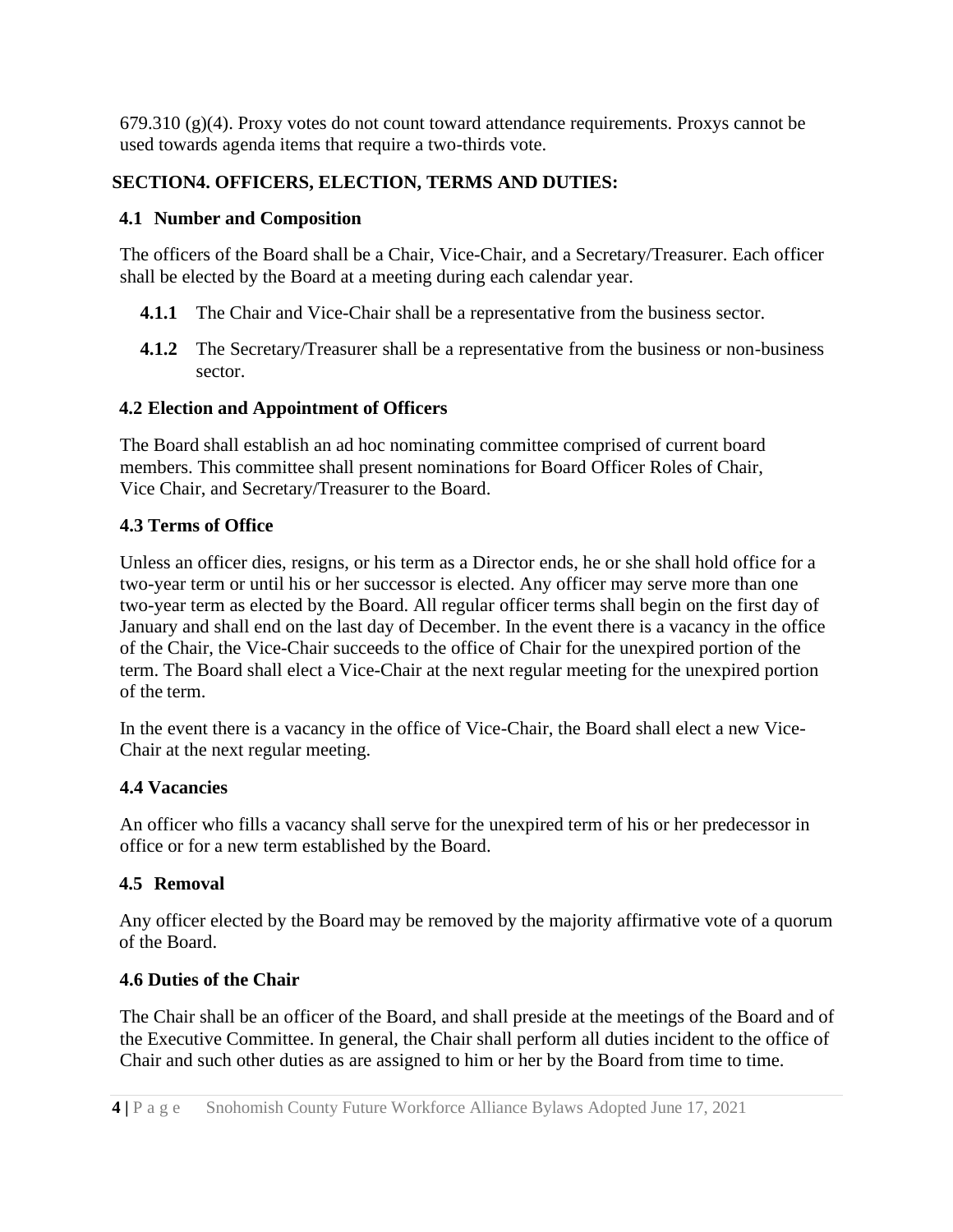# **4.7 Duties of the Vice-Chair**

In the event of the absence of the Chair or his or her temporary inability to act, the Vice Chair shall perform the duties of the Chair, except as may be limited by resolution of the Board, with all the powers of and subject to all the restrictions on the Chair. The Vice Chair shall perform such other duties as from time to time may be assigned to him or her by the Chair or by the Board.

## **4.8 Duties of the Secretary/Treasurer**

The Secretary/Treasurer shall be responsible for oversight of financial matters related to the County's use of Federal workforce related funds to support the Board.

# **SECTION 5. MEETINGS, QUORUM, VOTING**

## **5.1 Meetings**

The Board shall meet as necessary, but at least 4 times per calendar year, to fulfill its purpose and function, to discuss issues of mutual interest, and to take action on items as necessary or appropriate. The meeting schedule with time, place, and location for the upcoming year shall be adopted at the last meeting of the year by resolution and made available to the public.

## **5.2 Public Meetings**

Meetings of the Board shall conform to the Open Public Meetings Act, RCW Chapter 42.30.

### **5.3 Deliberation**

On items that are deliberative in nature, the Board strives for consensus. Procedures in the current edition of Robert's Rules of Order-The Modern Edition are adopted by the Board for its regular and special meetings unless they are inconsistent with these By-laws or any special rules of order the Board has adopted.

# **5.4 Quorum**

A quorum of the Board is a majority of members present; 50% plus 1.

### **5.5 Majority Vote**

Unless otherwise specified, actions by the Board are affirmed by a simple majority vote. A majority vote is more than one-half (1/2) of those present and voting.

### **5.6 Special Meetings**

Special Meetings may be called in accordance with Open Public Meetings Act, RCW Chapter 42.30.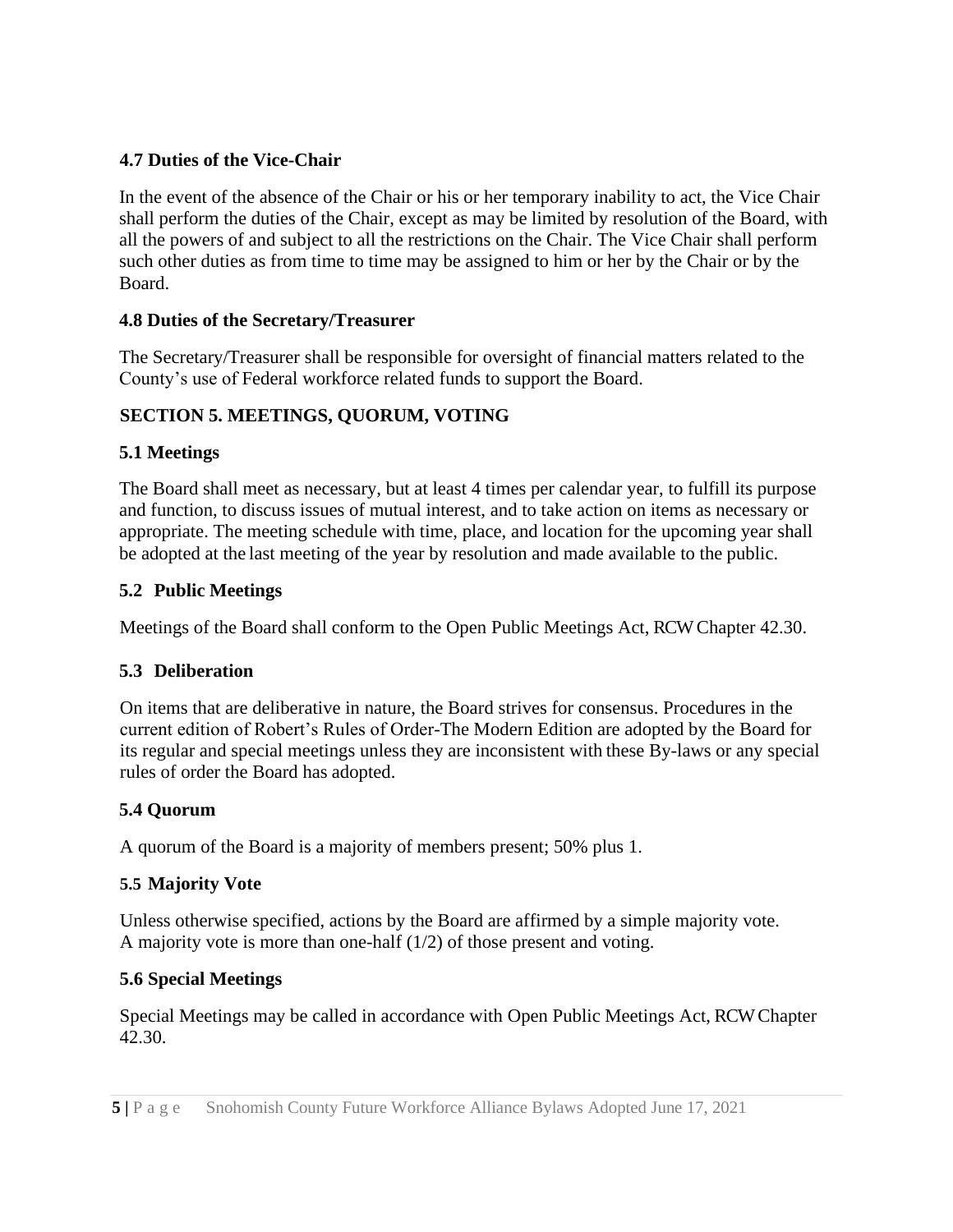## **5.7 Telephone/Video Conferencing**

Any or all members may participate telephonically or via video conferencing. The place selected for the meeting must be equipped with a speakerphone with conference call capability. Members participating telephonically or via video conferencing must identify themselves while voting and as needed during discussion. All members in attendance, as well as the public, must be able to hear and communicate with the member participating telephonically.

# **SECTION 6. BOARD COMMITTEES**

## **6.1 Executive Committee**

The Executive Committee shall consist of the Board Officers, the immediate past Chair, the heads of all Standing Committees, and shall have at least 51% of its members representing business.

A. The Executive Committee shall ensure that the work of the standing committees is being done and make sure that the full board is informed.

B. The Executive Committee may perform and approve those activities not specifically required by the full Board in section 3.1.

### **6.1.1 Meetings of the Executive Committee**

All meetings of the Executive Committee shall be held in conformance with Section 107 of the Act. The Executive Committee may specify the date, time and place for holding regular meetings without other notice. The Executive Committee's planned meeting schedule will be posted each year on the Board. Changes to that schedule will be posted in advance.

Special meetings of the Executive Committee may be called by or at the written request of the Chair in accordance with chapter 42.30 RCW. Reasonable notice shall be given of such meetings, reflecting the urgency of the matter, the availability of Committee members, and for adequate discussion and evaluation to take place, the length of time the caller of the meeting has known of the need for such meeting, and the amount of effort expended to give adequate and timely notice.

# **6.1.2 Quorum of the Executive Committee**

A number present of not less than one third (rounded up) of all duly appointed voting members of the Executive Committee in good standing and not on Leave of Absence shall constitute a quorum for transaction of business by the Executive Committee. Every act or decision made by a majority of Executive Committee members who are not mandated to abstain from voting on an issue and are present at a meeting duly held at which a quorum is present shall be regarded as the act of the Executive Committee unless a greater number be required by law, or by a Bylaw.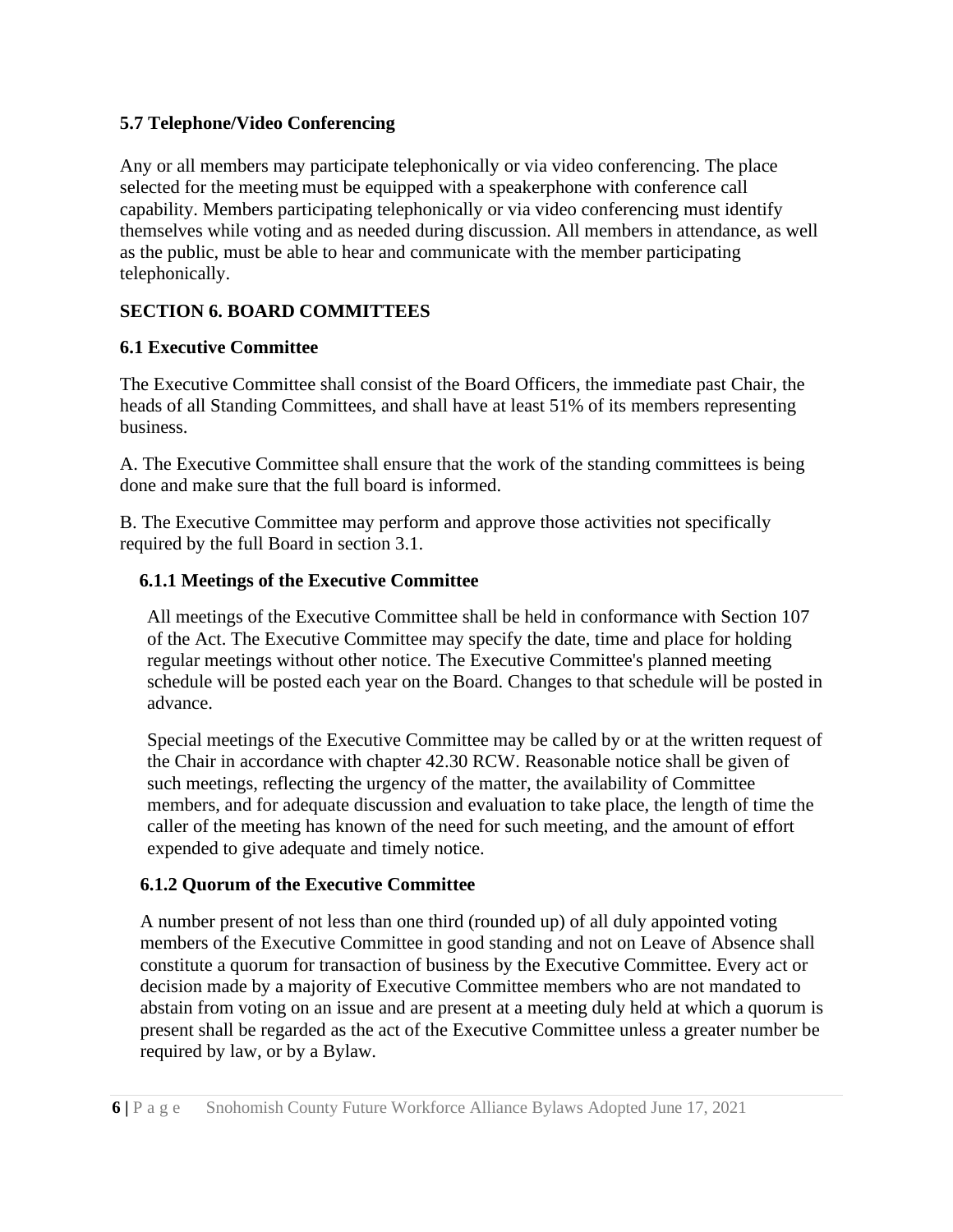### **6.1.3 Resignation from the Executive Committee**

A Director who is not an officer of the Board may resign from the Executive Committee at any time by delivering written notice to the Chair or by giving written notice at any meeting of the Directors. Resignation from the Executive Committee shall constitute resignation as the Chair of any Committee(s) on which the Director serves as Chair. Any such resignation shall take effect at the time specified therein, or if the time is not specified, upon delivery thereof and, unless otherwise specified therein, the acceptance of such resignation shall not be necessary to make it effective.

## **6.2 Standing and Temporary Committees**

The Chair may appoint, or the Board may request that the Chair appoint, committees as needed to advise or assist the Board in fulfilling its functions. Committee composition should include, as appropriate, diverse representation from the Board.

All meetings of all Standing and Temporary Committees shall be held in conformance with Section 107 of the Act.

Standing Committees may specify the date, time and place for holding regular meetings without other notice. Standing Committees' planned meeting schedules will be posted each year on the Board website. Changes to those schedules will be posted in accordance with chapter 42.30 RCW.

Special meetings of Standing and Temporary Committees and may be called by or at the written request of the Committee Chair. Reasonable notice shall be given of such meetings, reflecting the urgency of the matter, the availability Committee members, and for adequate discussion and evaluation to take place, the length of time the caller of the meeting has known of the need for such meeting, and the amount of effort expended to give adequate and timely notice.

# **6.2.1 Resignation from Standing and Temporary Committees**

Any Director may resign at any time from any Standing or Temporary Committee by delivering written notice to the Chair , or by giving written notice at any meeting of the Directors. Any such resignation shall take effect at the time specified therein, or if the time is not specified, upon delivery thereof and, unless otherwise specified therein, the acceptance of such resignation shall not be necessary to make it effective.

# **SECTION 7. WORKFORCE DEVELOPMENT COUNCIL.**

**7.1** The Board shall also serve as the local Workforce Development Council for Snohomish County.